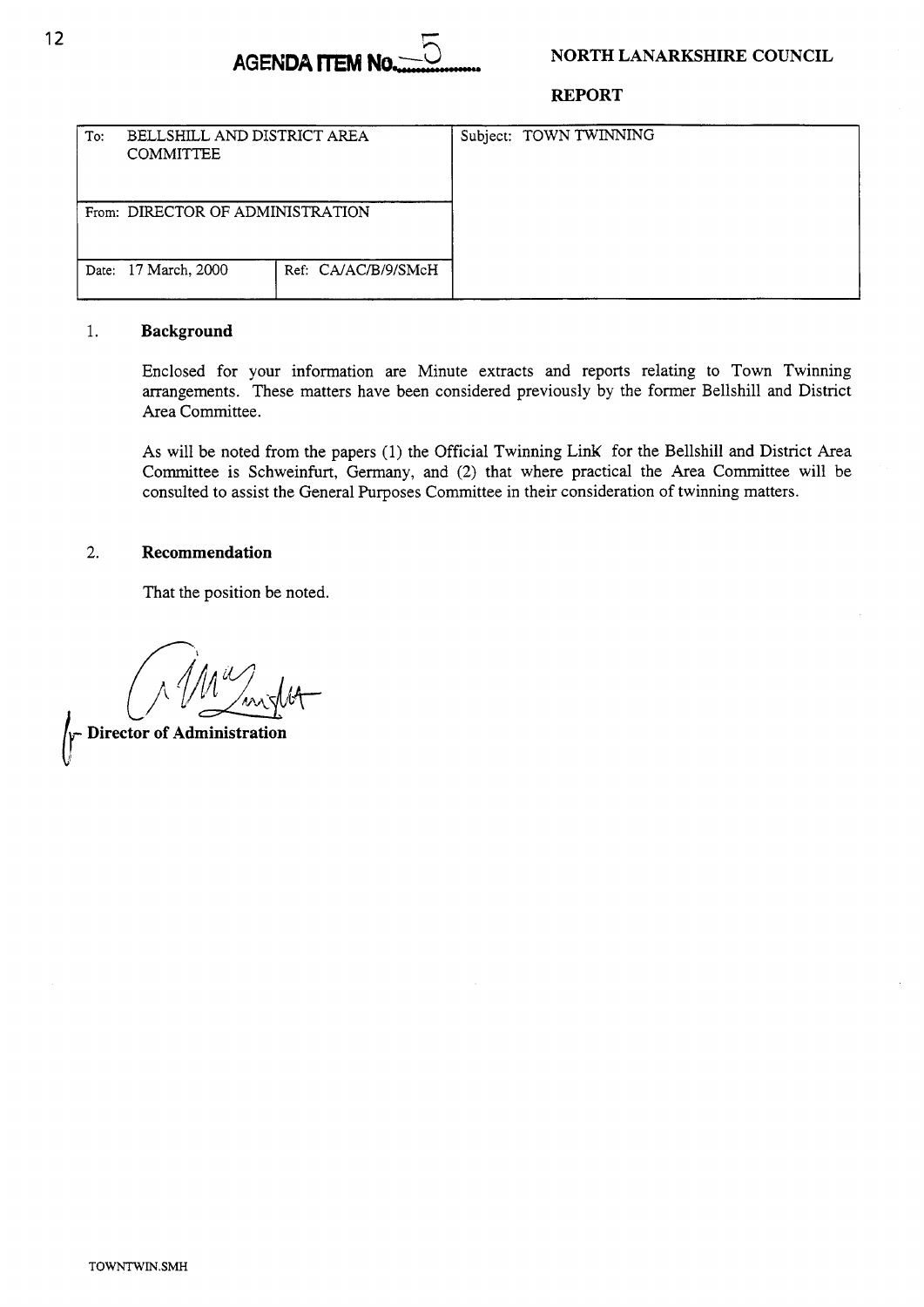#### **EXCERPT OF MINUTE OF MEETING OF THE BELLSHILL AREA COMMITTEE HELD ON 3 DECEMBER 1998**

#### **TWINNING: AREA COMMITTEES**

3. With reference to paragraph 10 of the Minute of the meeting of this Committee held on 10 September 1998, when the Committee, having considered a report dated 11 August 1998 by the Director of Administration in relation to town twinning links, had agreed to continue consideration of the matter for a further report, there was submitted a report dated **24** November 1998 by the Director of Administration (1) outlining the background to the twinning link with Schweinfurt; (2) advising that, together with three other Area Committees, the Bellshill and District Area Committee had been approved as an appropriate Committee for assisting in the twinning link with Schweinfurt, Germany and (3) listing schools, clubs, groups and businesses from the Bellshill and District area which had been involved in twinning exchanges with Schweinfurt.

#### Decided:

J,

 $\rightarrow$ 

- (1) that it be noted that the official twinning link for the Bellshill and District Area Committee was Schweinfurt, Germany;
- (2) that where practical, the advice of the Area Committee be sought to assist the decisions of the General Purposes Committee in determining twinning matters, and
- **(3)** that the contents of the report be otherwise noted.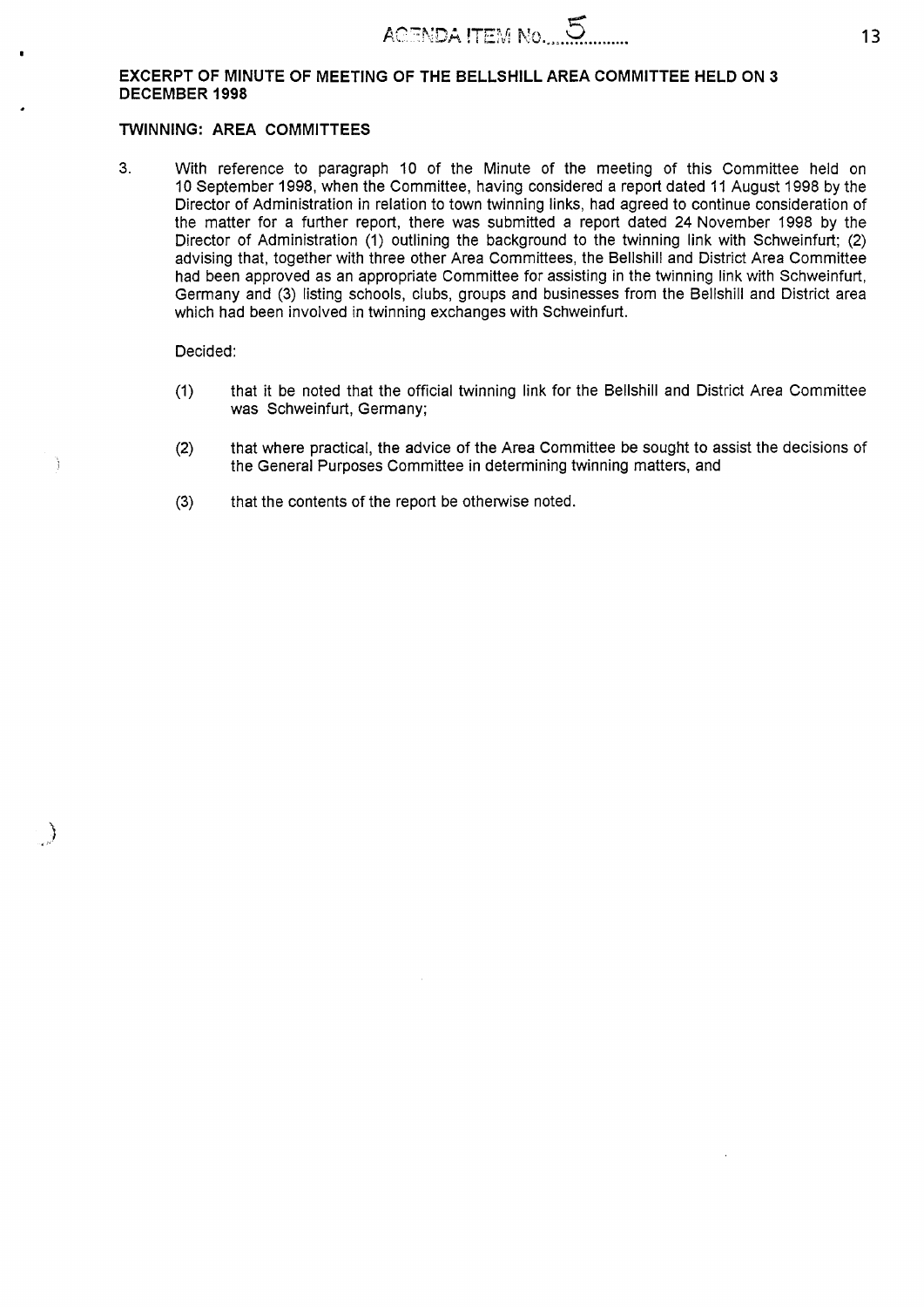#### **NORTH LANARKSHIRE COUNCIL**

#### **REPORT**

| To: | BELLSHILL AND DISTRICT AREA<br><b>COMMITTEE</b> |            |  | Subject: TWINNING: AREA COMMITTEES |
|-----|-------------------------------------------------|------------|--|------------------------------------|
|     | From: DIRECTOR OF ADMINISTRATION                |            |  |                                    |
|     | Date: 24 November 1998                          | Ref: CC/MR |  |                                    |

### 1. **Introduction**

- 1.1. Within the terms of reference for Area Committees there is included a requirement to assist in the development of town twinning links. The General Purposes Committee is required to consider the establishment of twinning links and all other related matters.
- 1.2. At a meeting of the General Purposes Committee held on *26* August 1998, it was agreed, amongst other things, that the Area Committees of Bellshill, Motherwell, Shotts and Harthill and Wishaw and Newmains be the appropriate Committees for the twinning link with Schweinfurt, Germany and that where practical, the advice of the appropriate Area Committee(s) be obtained to assist the decisions of the General Purposes Committee on twinning matters.
- 1.3. Having considered **a** report dated 11 August 1998 by the Director of Administration entitled "Twinning: Area Committees", the Area Committee, at their meeting on 10 September 1998, agreed to continue consideration of the matter for a further report to include information on the benefits which the twinning link with Schweinfurt had brought to local groups and businesses within the Bellshill and District area.
- 1.4. This report provides a background to twinning, the twinning link with Schweinfurt and summary information on the involvement between Schweinfurt and the local community, including Bellshill and District.

### 2. **Background**

2.1. The concept of town twinning originated over 40 years ago and developed rapidly in the UK following the second World War as many communities wished to consciously build up contact, friendship and co-operation with communities and other countries, mainly in Europe with France and Germany. Since then, the concept of twinning has undergone a series of changes **as** communities re-evaluated the content of their twinning relationships towards the educational, economic and technical aspects of twinning. Practical examples of such links include school/university exchanges, new markets and the co-operation of local authorities on projects of a technical nature in which skills are exchanged or transferred from one partner to another.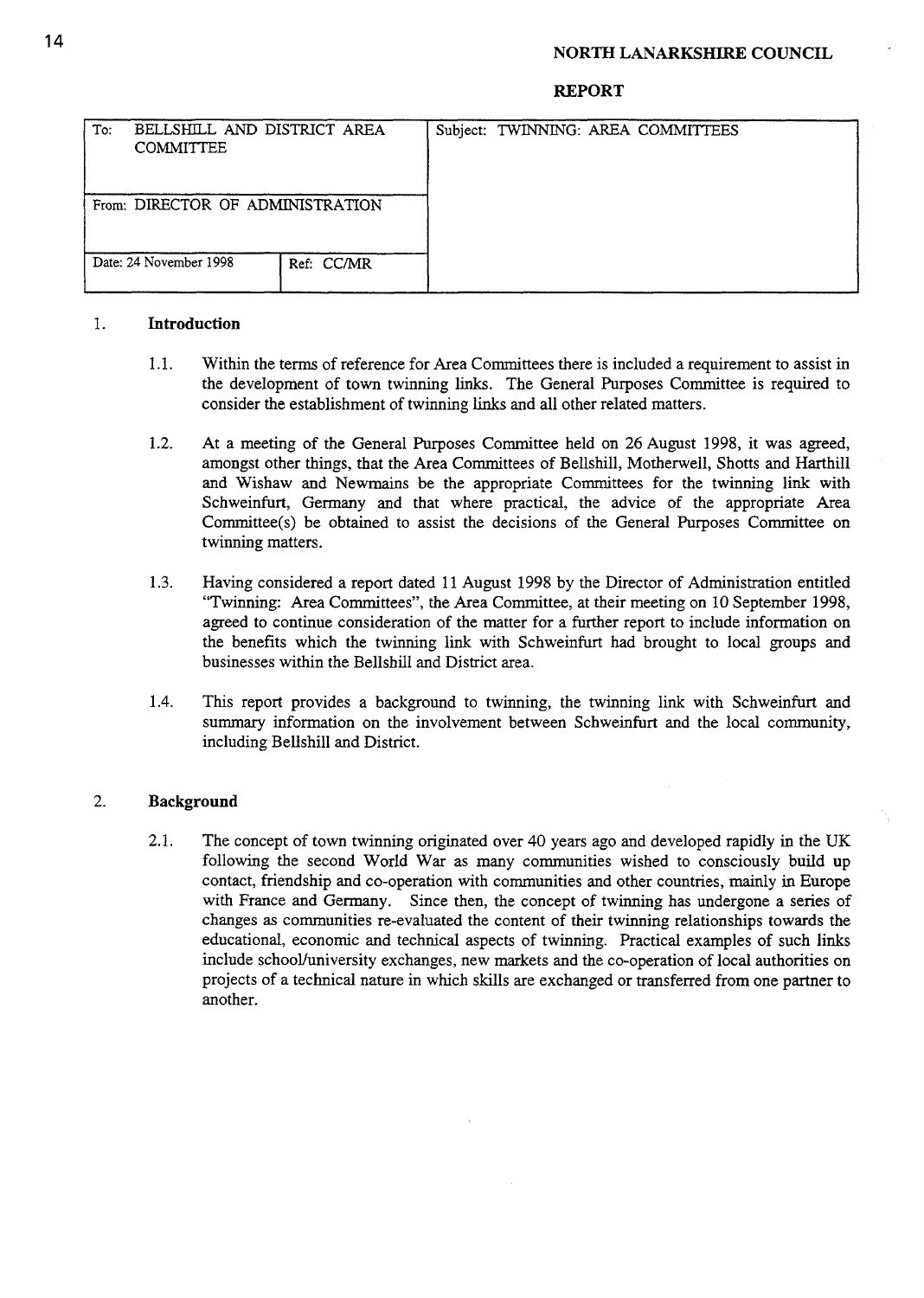**2.3.** Since 1962, links with Schweinfurt have included a number of exchanges at several levels of activity. In addition to official delegations there have been reciprocal exchanges with schools, clubs, disabled groups, technical students, business people and individuals, many from within the Bellshill and District area. Those recorded on file as having participated in links with Schweinfurt include, Alba Youth Exchange Group, Brannock Youth Exchange, Cardinal Newman Youth Club, the Clootie Dumpling Company, Hunter Street Work Centre, New Stevenston Activity Club, Newarthill Youth Exchange Group (involving young people from Newarthill, Carfin, Holytown, New Stevenston and Cleland), Sacred Heart Primary School, Scot Trout, students on a work experience programme (undertaken in Schweinfurt's SKF Ballbearing Factory), United Neighbours Youth Group and Viewpark International Contact Group.

### **3. Conclusion**

Twinning links with Schweinfurt have enabled the exchange of knowledge, skills and working practices with potentially **far** reaching consequences not easily quantifiable. They have provided access to another culture and created the opportunity for co-operation and the expansion of contacts, friendships and networks at individual, group and business levels. In these terms it is suggested that as town twinning evolves in conceptual and practical ways, the link with Schweinfurt will continue to be of value to the Bellshill and District area.

#### **4. Recommendations**

4.1. It is recommended that.

- (a) the Committee note that the official link for the Bellshill and District Area Committee is Schweinfurt;
- (b) where practical, the advice of the Area Committee be sought to assist the decisions of the General Purposes Committee on twinning matters, and
- (c) the Committee otherwise note the report.

**extractor of Administration** 

For further information on the contents of this report please contact Carol Cluggie, Principal Administrative Officer on Extension 2241.

and industry to create employment.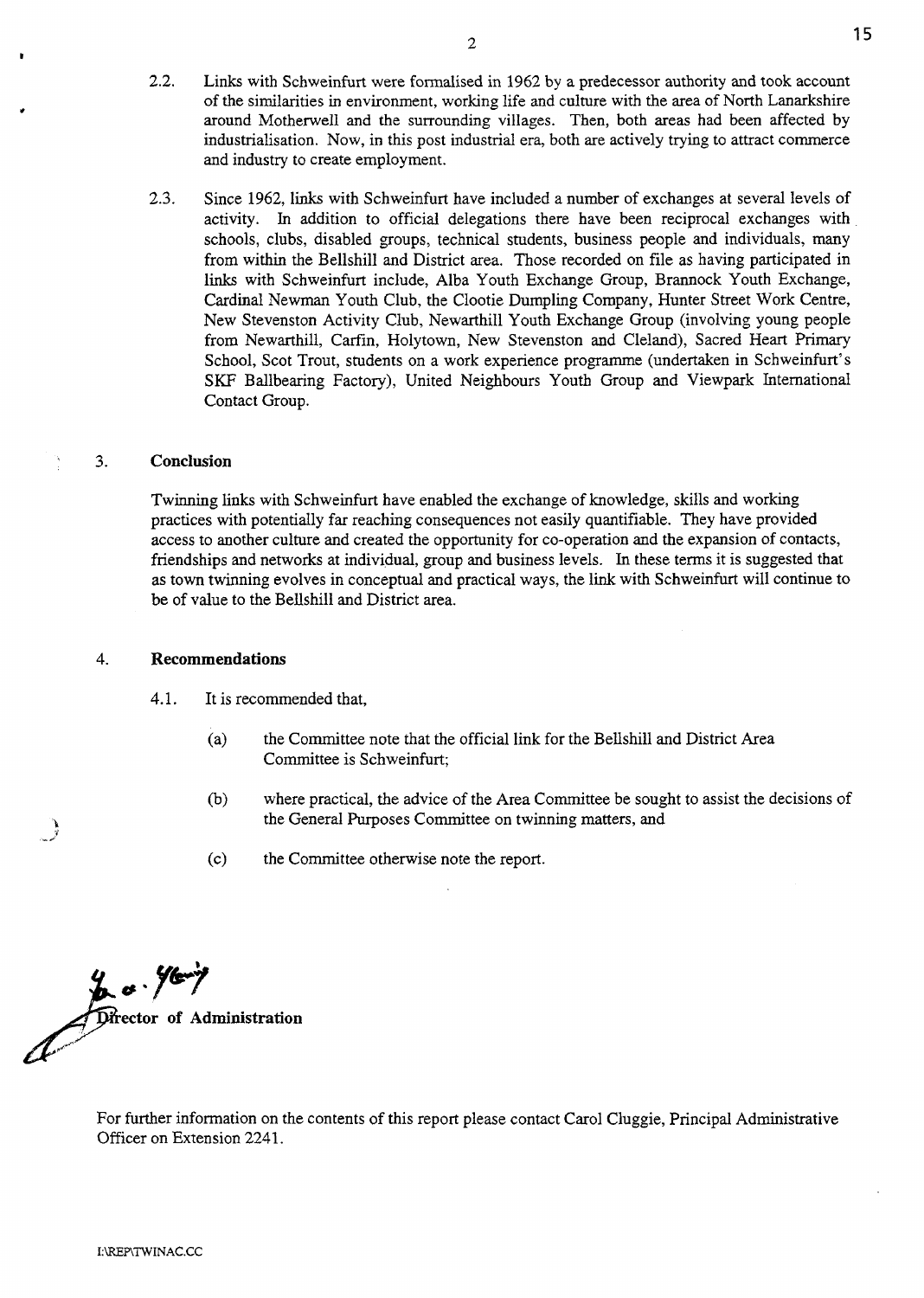### **EXCERPT OF MINUTE OF MEETING OF THE BELLSHILL AND DISTRICT AREA COMMITTEE HELD ON 10 SEPTEMBER 1998**

### **TWINNING: AREA COMMITTEES**

- 10. With reference to paragraph 29 of the Minute of the meeting of the General Purposes Committee held on 26 August 1998, there was submitted a report (docketed) dated 11 August 1998 by the Director of Administration advising **(1)** that the Terms of Reference of the General Purposes Committee included the requirement to consider the establishment of and all other matters relating to Town Twinning Links; (2) that the Council had included in the Terms of Reference of Area Committees, a requirement to assist in the development of Twinning Links; (3) that the Bellshill Area Committee was one of four appropriate Area Committees for Twinning Links with Schweinfurt, Germany, and **(4)** that where practical, the advice of the appropriate Area Committee(s) be obtained to assist the decisions of the General Purposes Committee on Twinning matters.
	- Decided: that consideration of the matter be continued for a further report to include information on the benefits which the Twinning Link with Schweinfurt had brought to local groups and businesses within the Bellshill Area.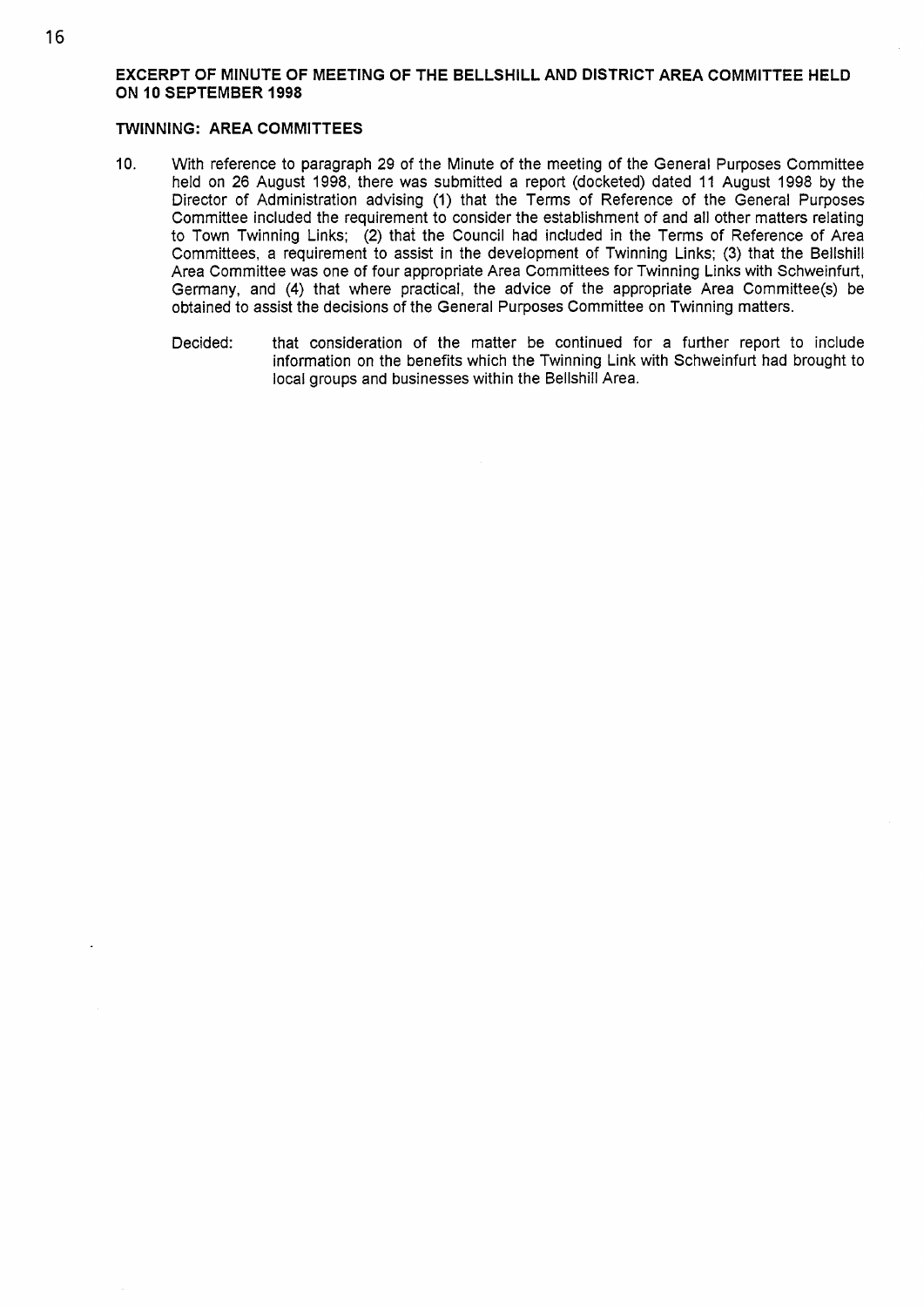# <sup>17</sup>**t EXCERPT OF MINUTE OF MEETING OF THE GENERAL PURPOSES COMMITTEE HELD ON 26 AUGUST 1998**

#### **TWINNING** - **AREA COMMITTEES**

**29. C** 

There was submitted a report (docketed) dated 11 August 1998 by the Director of Administration advising (1) that the terms of reference of this Committee include the requirement to consider the establishment of and all other matters relating to town twinning links; (2) that having regard to the Council's decentralisation arrangements and the importance to twinning relationships of strong local roots, the Council had included in the terms of reference of Area Committees a requirement to assist in the development of twinning links, and (3) that the appropriate Area Committees for each twinning link might be as follows:-

Bron - Cumbernauld Area Committee Meulan - Kilsyth and Villages Area Committee Saint Denis - Coatbridge Area Committee Campi Bisenzio - Airdrie and Coatbridge Area Committees Gatchina - Airdrie and Coatbridge Area Committees Schweinfurt - Bellshill, Motherwell, Shotts and Harthiil and Wishaw and Newmains Area Committees

and **(4)** with regard to friendship links the appropriate Area Committees might be as follows:-

Airdrie, Alberta - Airdrie Area Committee Les Marches - Northern Corridor Area Committee.

Decided:

- $(1)$ that the appropriate Area Committees for each twinning link be as detailed above, and
- **(2)**  that where practical, the advice of the appropriate Area Committee(s) be obtained to assist the decisions of the General Purposes Committee on twinning matters.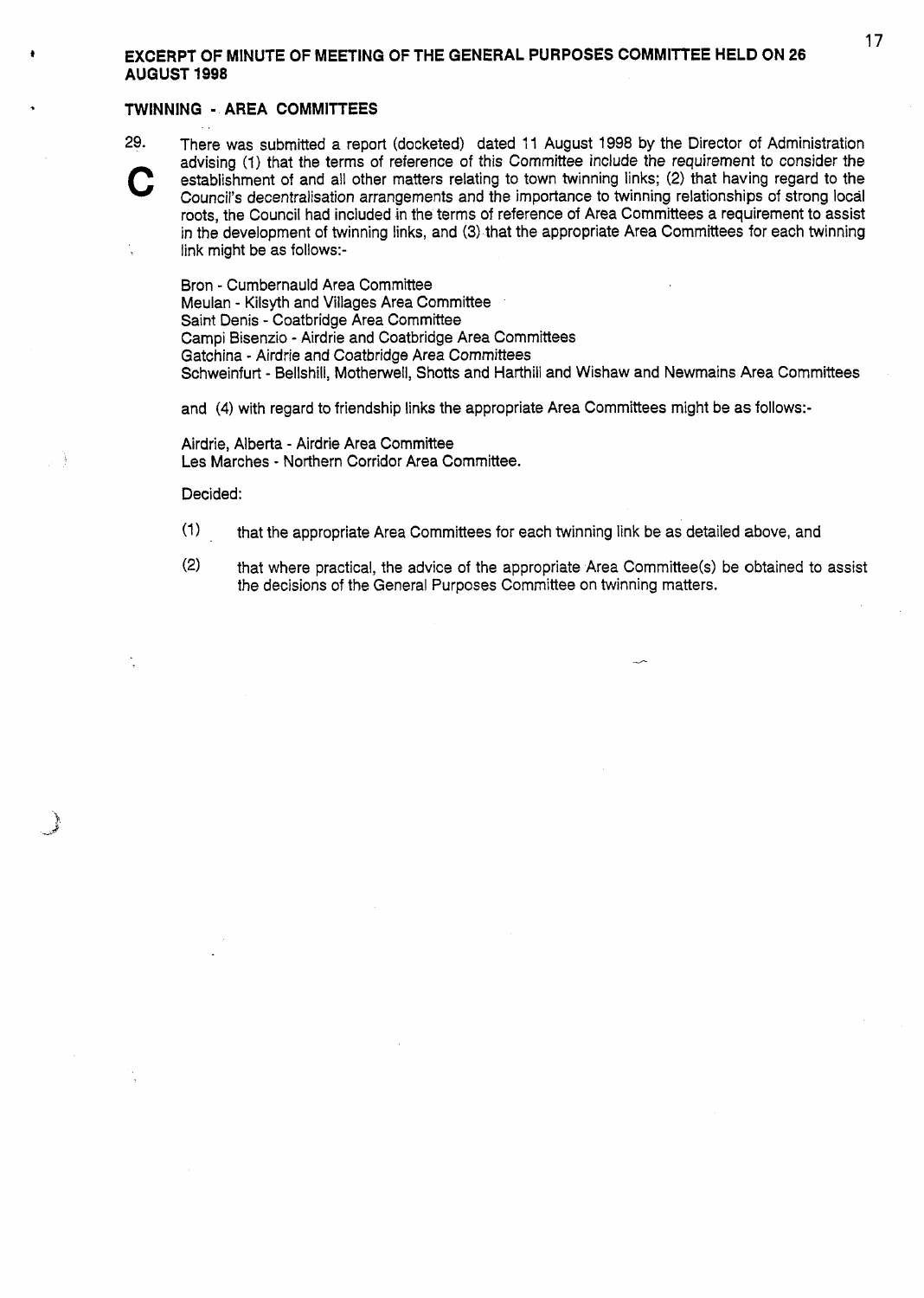## **NORTH LANARKSHIRE COUNCIL**

### **REPORT**

| To:                              | GENERAL PURPOSES COMMITTEE |                        | Subject: | TWINNING: AREA COMMITTEES |  |
|----------------------------------|----------------------------|------------------------|----------|---------------------------|--|
| From: DIRECTOR OF ADMINISTRATION |                            |                        |          |                           |  |
| Date:                            | 11 August 1998             | JAF/AH<br>$\vert$ Ref: |          |                           |  |

#### 1. **Background**

- 1.1 The **terms** of reference of the General Purposes Committee include the requirement to consider the establishment of and all other matters relating to Town Twinning links.
- **1.2**  The Council, in consideration of its Scheme of Decentralisation, had particular regard to the importance to twinning relationships of strong local roots. For that reason the Council included, in the terms of reference of Area Committees, the obligation to assist *in* developing twinning links with any authority with which the Council has agreed a formal **twinning** scheme and which has been traditionally or generally associated with the area of the committee.
- 1.3 The Council, at its meeting on 14 May 1998 approved the recommendations of the General Purposes Committee that formal Twinning Agreements be entered into between North Lanarkshire Council and the communities of Bron, Meulan and St Denis in France, Campi Bisenzio in Italy, Gatchina in Russia and Schweinfurt in Germany and that links with Les Marches, France and Airdrie, Alberta be known at this stage as friendship links.

#### **2.**  Further **Proposals**

2.1 Having regard to the terms of reference of the respective Committees, it is recommended that, wherever possible, the decisions of the General Purposes Committee with regard to twinning links be informed by advice from the appropriate Area Committee(s). To that end, it is suggested that in cases which are appropriate and, in particular, in which time permits, matters regarding twinning links should be referred, in the first instance, to the appropriate Area Committee(s) in order that advice to the General Purpose Committee may be provided. It is, however, in the nature of twinning that decisions require, on occasion, to **be** taken at short notice: in such circumstances it is recommended that the decision be taken through the **normal** committee structure and that the appropriate Area Committee(s) be thereafter advised.

#### 3. Twin **Town: Area** Committee **Links**

3.1 For the purpose of implementing this report, it is suggested that the appropriate Area Committee(s) for each twinning link are as follows:-

| Bron             | $\overline{\phantom{a}}$ | Cumbernauld Area Committee                                     |
|------------------|--------------------------|----------------------------------------------------------------|
| Meulan           | $\bullet$                | Kilsyth & Villages Area Committee                              |
| St Denis         | $\bullet$                | Coatbridge Area Committee                                      |
| Campi Bisenzio - |                          | Airdrie and Coatbridge Area Committees                         |
| Gatchina         | $\blacksquare$           | Airdrie and Coatbridge Area Committees                         |
| Schweinfurt      | $\bullet$                | Bellshill, Motherwell, Shotts & Harthill and Wishaw & Newmains |
|                  |                          | Area Committees                                                |